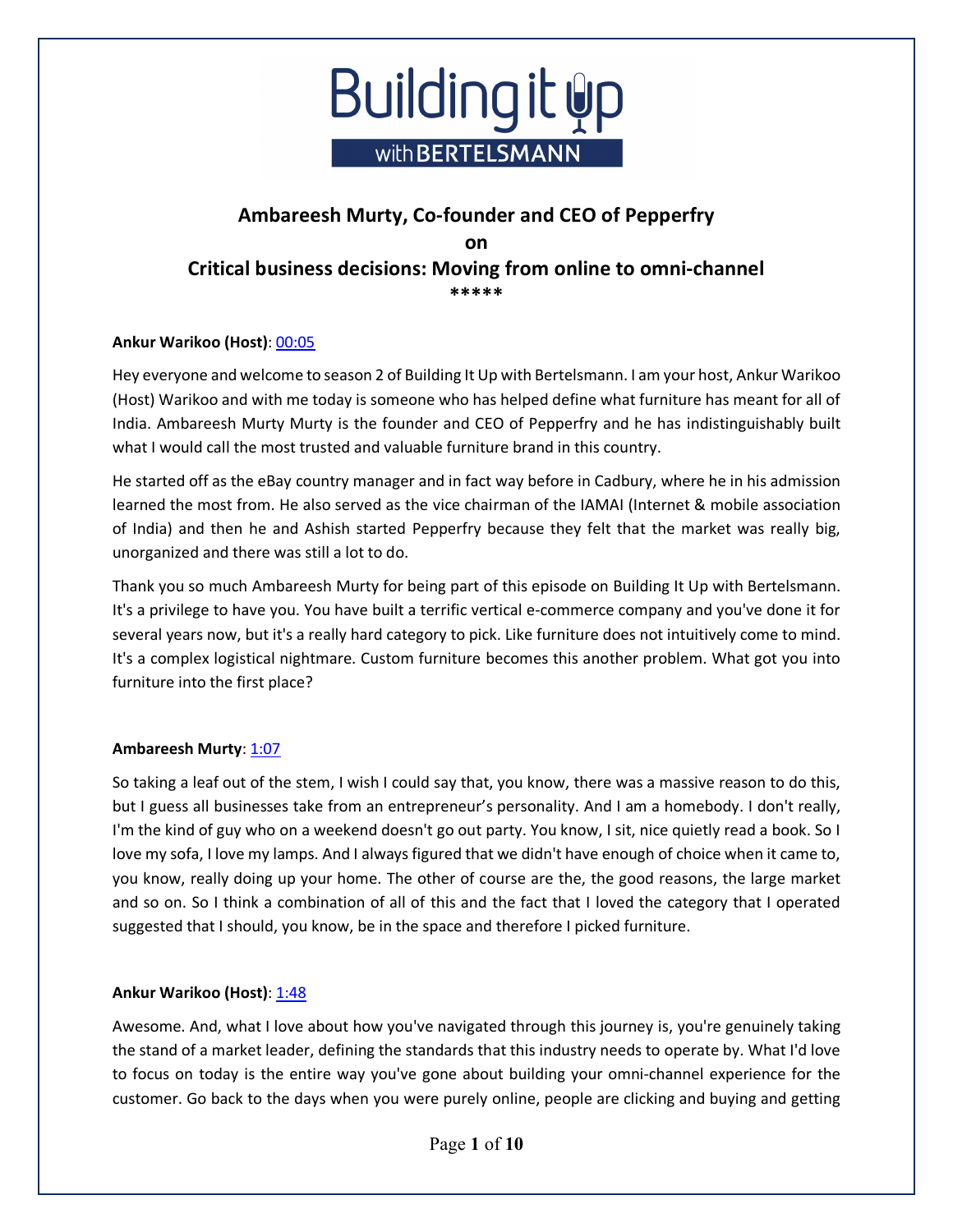

delivered and so on. What made you realize that possibly was not the only thing that the customer needed?

## **Ambareesh Murty**: 2:17

I guess there were two fundamental principles that we built our business on. The first principle was the fact that you know, when Ashish and I, my co-founder, we were starting up, there were three words we put on the wall so to speak.

The first word was Indian, the second word was honest and the third word was fun. And we said that we wanted to build a truly Indian business. We wanted to be honest with everybody in all our interactions and we want to have fun along the way. So what that kind of did was, that you know, actually decided our name. So pepper is something that we have been famous for ages. It's the reason why all of the trade routes from the West got discovered into India. It's also a very honest spice and the fry comes when you do the "tadka" and therefore Pepperfry. So what Indian, honest and fun decided for us was that we would think about approaching market fairly laterally, right? So we wouldn't potentially do the straight narrow, we would figure out as to what are the other ways we can actually access customers.

The second principle that we, you know, build the business on was the fact that I truly believe that it's the same customer. So, she could be on a mobile phone at some point in time, she could be on a laptop at another point in time, or she could be walking down the high street or going to a mall. And therefore, it's my duty as a business, to engage with her, in whichever way she wants to engage with me. And so therefore, in my mind, omni-channel isn't really a choice, omni-channel is inevitable.

## **Ankur Warikoo (Host)**: 3:42

If there's one message already that someone can take away, it's the fact that the customer segmentation is looked upon as this necessary thing to do. But in my opinion, what's necessary is not customer segmentation, but used case segmentation. Because it's the same customer that navigates, in our case, it could be someone, who is deal hungry at some point of time, but looking for really high quality at the other end.

## **Ambareesh Murty**: 4:02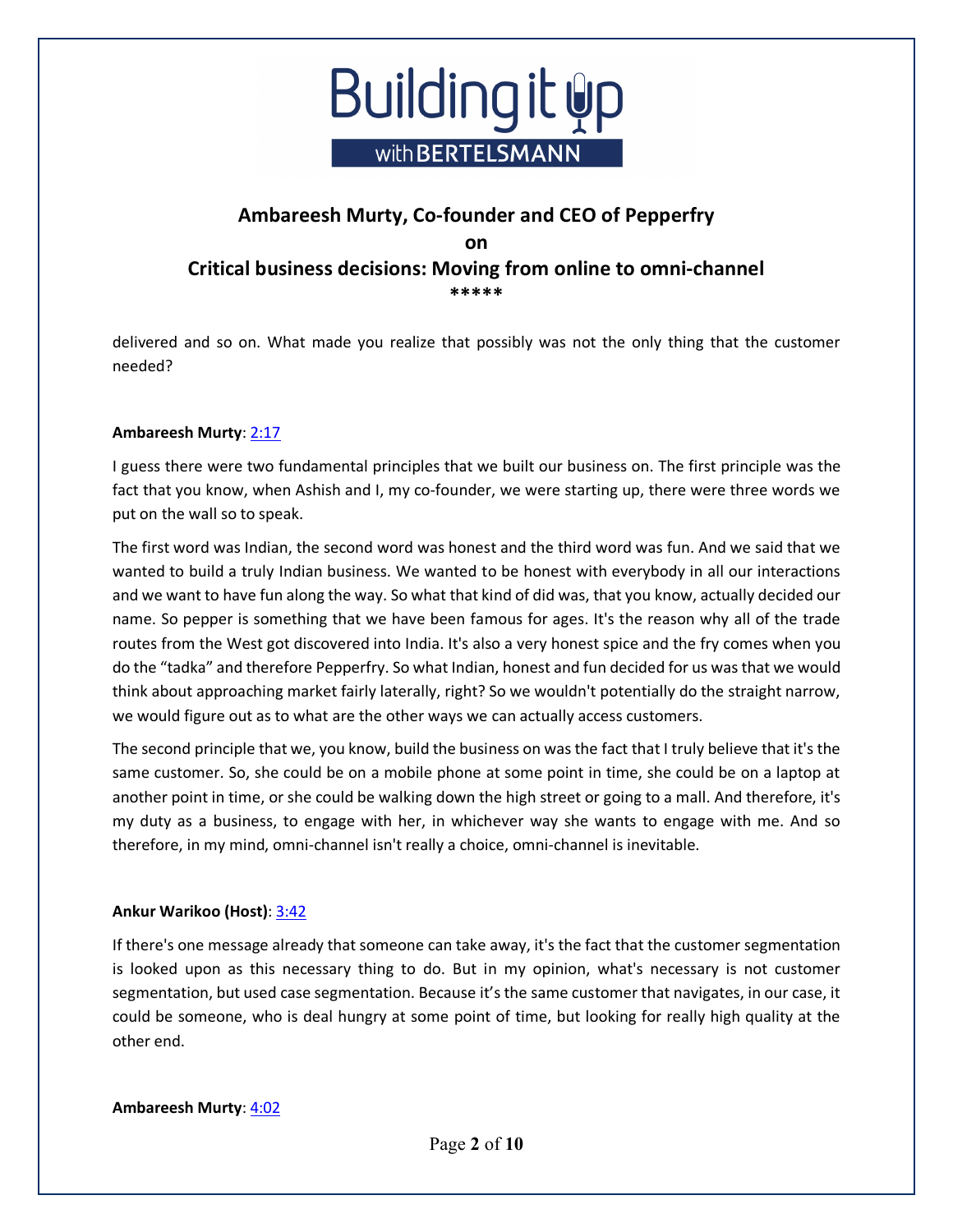

Absolutely, otherwise if you make these fairly tight choices and you say, I'm only going to serve this person and not serve this one, it's almost like an entrepreneur's playing God. And in my mind, that's not, that's not the duty of a business. The duty of a businesses is to grow? You know, to take a leaf out of Gordon Gekko's book, or movie or line is "greed is good". And I think it's important for businesses to grow.

## **Ankur Warikoo (Host)**: 4:29

So let's go back to the first store. I'm sure it was not an easy decision, as, as easy as you make it out to be and kudos for you to that. But the fact that you are an online brand, you set out to be an online platform and now you're going almost crazy by saying, we'll open up a physical store before anyone in this country has done that. How was that even imagined? What were the pitfalls that you watched out for? How did you go about doing it? And more importantly, how did you figure that was the right thing for the business over a period of time?

## **Ambareesh Murty**: 5:02

So, so we opened it as a pilot and that's actually a great way to approach a new thing.

## **Ankur Warikoo (Host)**: 5:07

And which was the city?

## **Ambareesh Murty**: 5:08

Mumbai. And we opened it right below our office and we said, if nothing else works out, at least it'll be a great place for us to go interact with customers, get some research done and so on. So, the way we started was, we opened the first store, we had, we had a fairly clear idea of how we wanted it to look. We had a fairly clear idea that, you know, we never wanted to sell anything from these stores. They had to be showrooms/ experience centres.

We had a fairly clear idea as to what the look would be, and you know, the way we built it, we said, okay, what happens if, you know, people don't walk in and they don't want to come to an experience centre set up by Pepperfry. It's fine. At least, we will have category managers go there and work out of the store. We can have marketing folks going in and then work out of the store. So, I guess the way we sold it to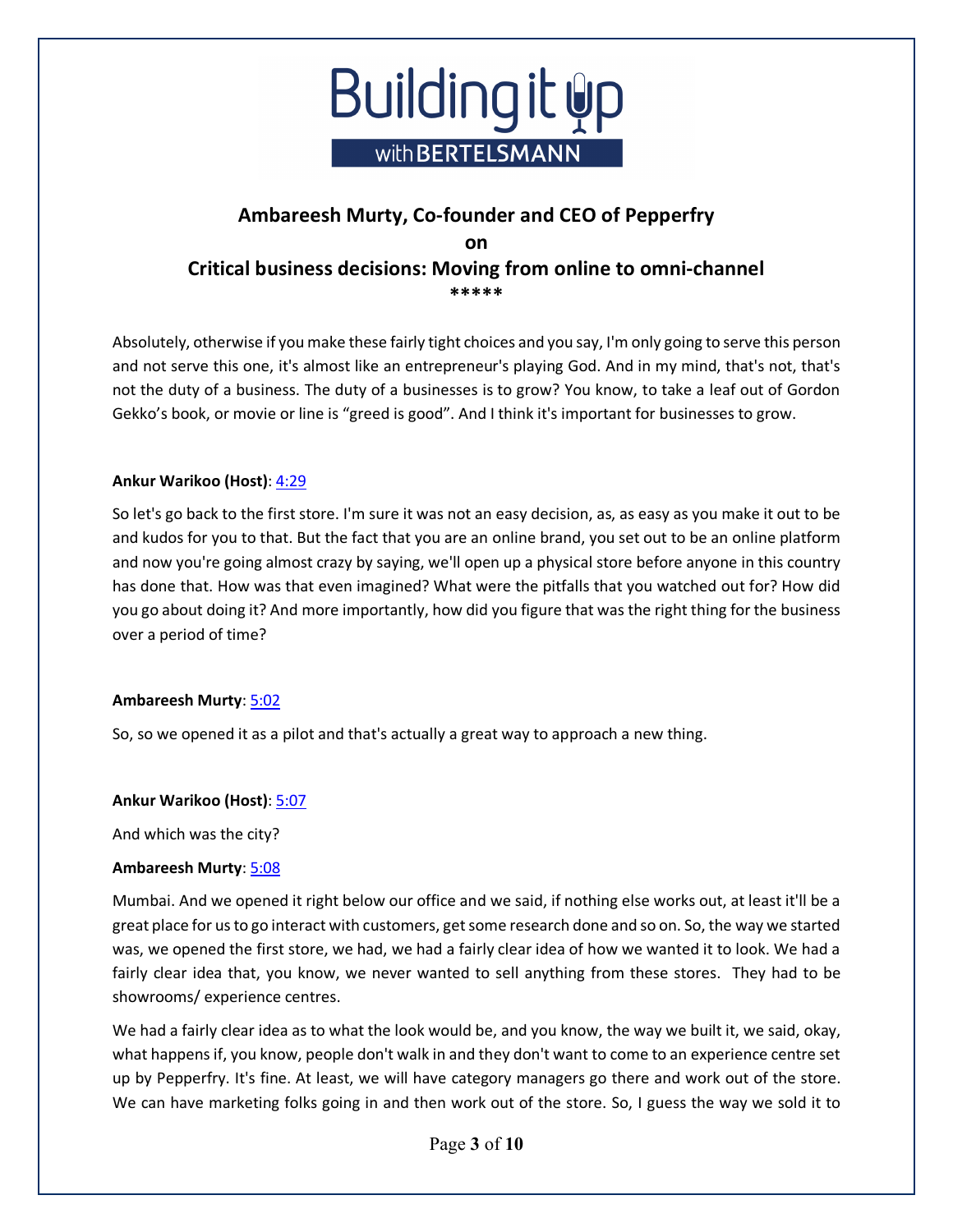

ourselves, was that it's low risk. Right. And we open it as a pilot and, and the moment we opened it, I think, this was December of 2014, we saw great response.

We saw folks wanting to engage with the product. We saw customers walking in, we saw customers coming and telling us great stories of houses they've done up with Pepperfry products in the past. And we were just a three year old brand or two year old brand at that time. And then we opened a second one, which was, which is actually I guess our biggest store now, which is the Indira Nagar a hundred feet road store (in Bangalore) and which we opened in April the next year. So about three, four months from then. And we never looked back because, you know, these just took off.

## **Ankur Warikoo (Host)**: 6:40

So this not only served as a great way for you to extend the distribution medium, it also in some way became a customer acquisition channel.

## **Ambareesh Murty**: 6:48

Yes, but not in numbers. So we, we've always thought about it as these help us build trust? So, our experience stores, because we don't sell from them, they effectively clear the trust threshold in a fairly high involvement category. And I think that's the pure reason for ourstores to exist, it's not as acquisition, it's not for fly traps. I mean they're not fly traps, etc.

They are fundamentally to build trust. One of the interesting things you know is that, you know, that even though we have so many stores, about 30% of our business actually comes from people who have gone into a store in the last 60 days. So that means that 70% of our business actually continues to be entirely online. The other aspect is even those who go to stores, 85% of them, even, they eventually buy something on Pepperfry, don't have a product from the store in their carts. So it's not as if they are buying, you know, you have a lot of these things about touch and feel, and so on. That's not the reason behind the stores. That's not how the customers experience. It's trust.

## **Ankur Warikoo (Host)**: 7:48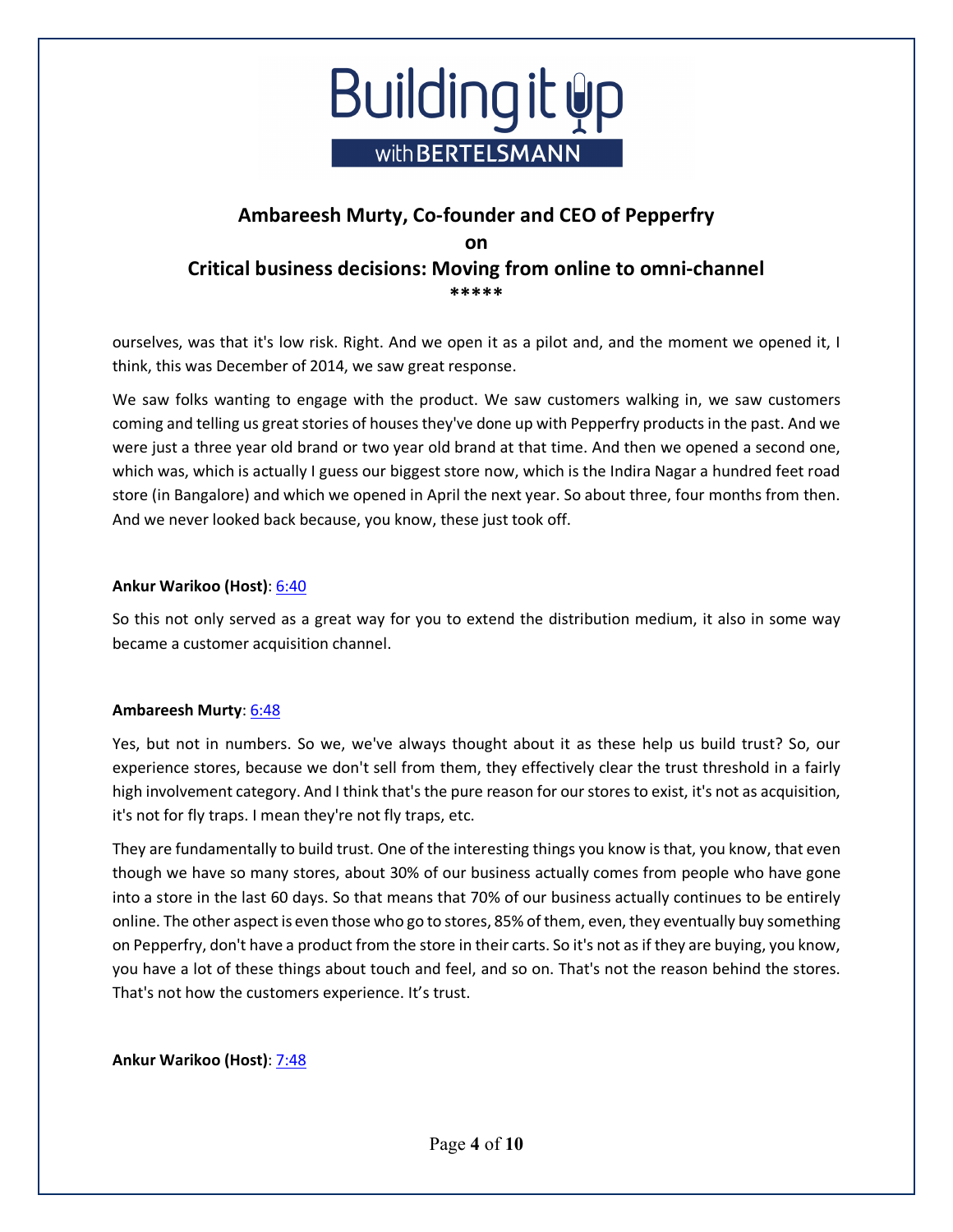

I love that. I love that. And particularly in a, in a low trust economy such as ours. This is, this is the equivalent of a TV ad (advertisement) of sorts. When you, when you see a TV ad on the company, you suddenly feel "yeh company bahut badi", I would trust it. It's the equivalent of. Awesome. And the, the other big thing that you did, before it was any way cooler than what it is today is to start the marketplace model, which is just truly to say, I will not have inventory, I will not stock, I will not store and I will have this very nice superfluous platform of vendors from one side and customers. What got you to consider that?

## **Ambareesh Murty**: 8:26

I figured that I was building a business for scale. And as you look to build a business for scale, it's very important that you always keep your business inventory light. Like, let me give you an example. You know, the first couple of years I think we were, we got a lot of brick pats, for the fact that we were, we didn't carry inventory, our delivery timelines were longer than, you know, of competitors in our space, etc. Because we never kept the inventory with us. Right. And it would have been easier if we had done a new inventory based business. I would have been shipping stuff faster.

For the first couple of years they would have been, you know, I would have made greater margins. My processes didn't need to be as complicated in the sense that I didn't need to worry about getting products from a merchant and then shipping it out to a customer. I would've just done it out of my warehouse. I could have done things like offered Cod (Cash on Delivery) which, you know, incidentally we don't offer and you know, all of that would have been easier. The issue would have been three years from then and which is what we realized, right? So, which is what we were banking on. As you look to scale your business, if you are truly looking to build a mammoth business, you need variety. Right? One of the things that's curious about the furniture and the home interior space is that there is a, there is always no pareto. So it's like a, you know, typically businesses have a bell-curve, right? So 80% of your business comes from 20% of the SKUs that you have.

But in furniture and home interiors, there is no bell curve. So which means that in order to truly serve a large market segment, you need to have a large width of variety. Now you can't do variety when you are in inventory business, I mean that becomes really tricky. So what we wanted to set ourselves up for, was we able to provide customers from the variety, we obviously knew that we would not be able to do that out of inventory. So therefore, we created systems and processes around the marketplace, where we could provide the same degree of experience to customers, but without having inventory behind it. Right.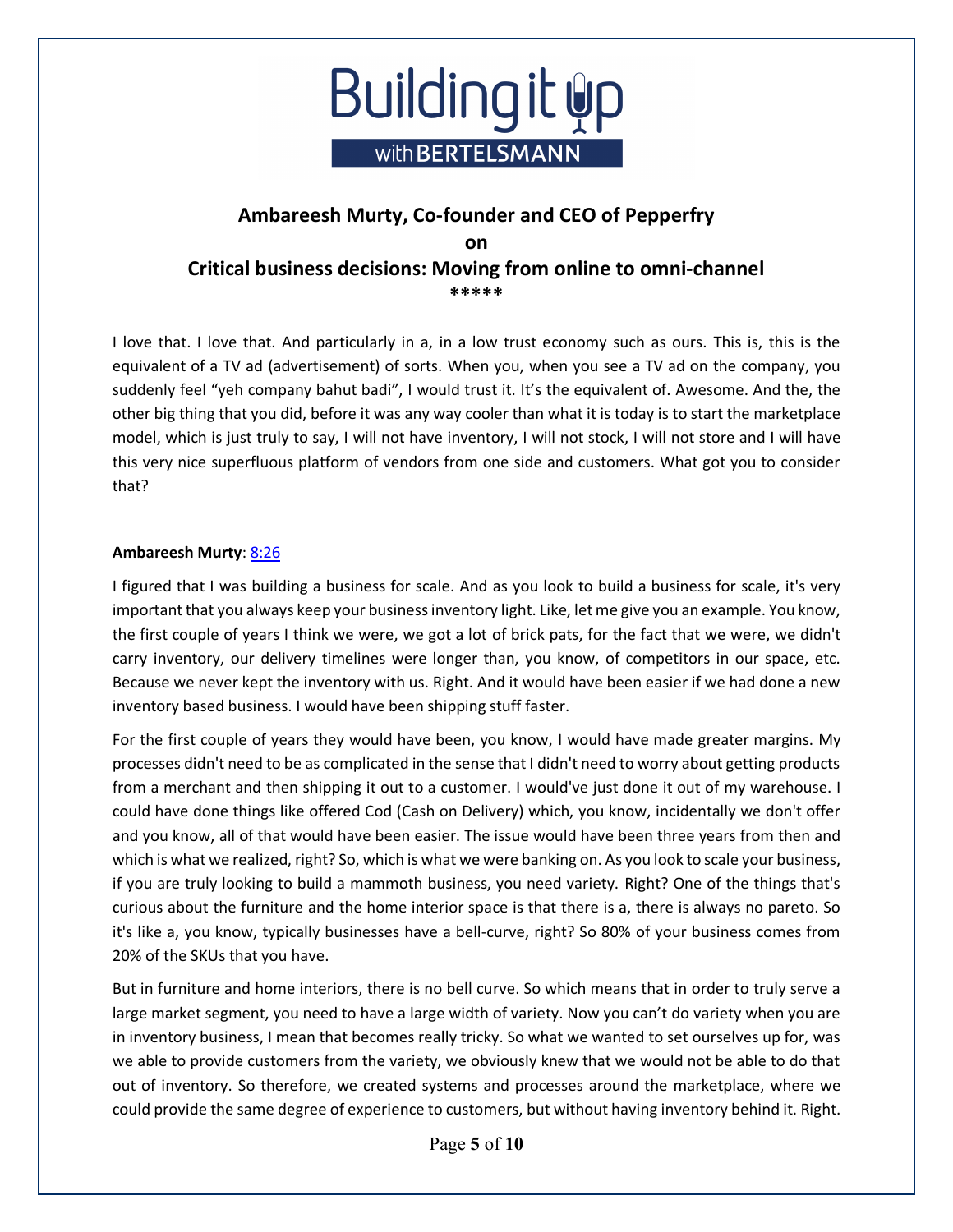

And that's what resulted in scale because now I, what I realized then was I could serve multiple segments of customers without having, having to worry about, okay, am I losing myself in? Is the business not going to scale? And I think that's, that was the core reason behind going after the marketplace model.

## **Ankur Warikoo (Host)**: 10:34

The other piece, which is always, at least as a customer, is when I think of furniture, I almost think of custom. I want my furniture my way. And you are particularly different in the fact that you don't do a lot of custom. That's my understanding. Did that mean saying no to some customer choices or did it mean that customers actually had so much of variety that they're custom fit into some standard products?

## **Ambareesh Murty**: 11:00

So that was the principle. I mean, I said, okay, a person would look for a custom couch if they didn't get enough choices and couches by themselves or sofas. So if I were to provide you, two thousands sofas to select from, odds are, whatever you want, is going to be already available. So the principle was, you provide so much variety that the customer would not need to go custom. Right.

The other thing, one customer, and we dabbled in it from time to time, right? The entire principal or the, entire thing about customers, you know, customers are sweethearts. They are, you know, great. And they are always Kings and Queens. However, very often they wouldn't know what they truly want. Right? So you might have this vision of what you expect a cabinet to be like and you could describe it quite clearly, but eventually when it comes out exactly the specs that you laid out, it might be a lot different that than what you had thought it would be. So it's that "mera vala cream problem". Right. And I do not know when you're building a business to scale, whether that's a part of the experience that you can actually cater. I mean, you can actually do something about. So better not to be in that segment. And that's, that's the decision we made.

## Ankur Warikoo (Host): 12:08

The other pieces around the vertical e-Commerce. We've had some really well established horizontal players, the Amazons and Flipkarts of the world. And then they also have a furniture category, they also have a XYZ category. How do you look at that and how do you think that the customer looks at it?

## **Ambareesh Murty**: 12:27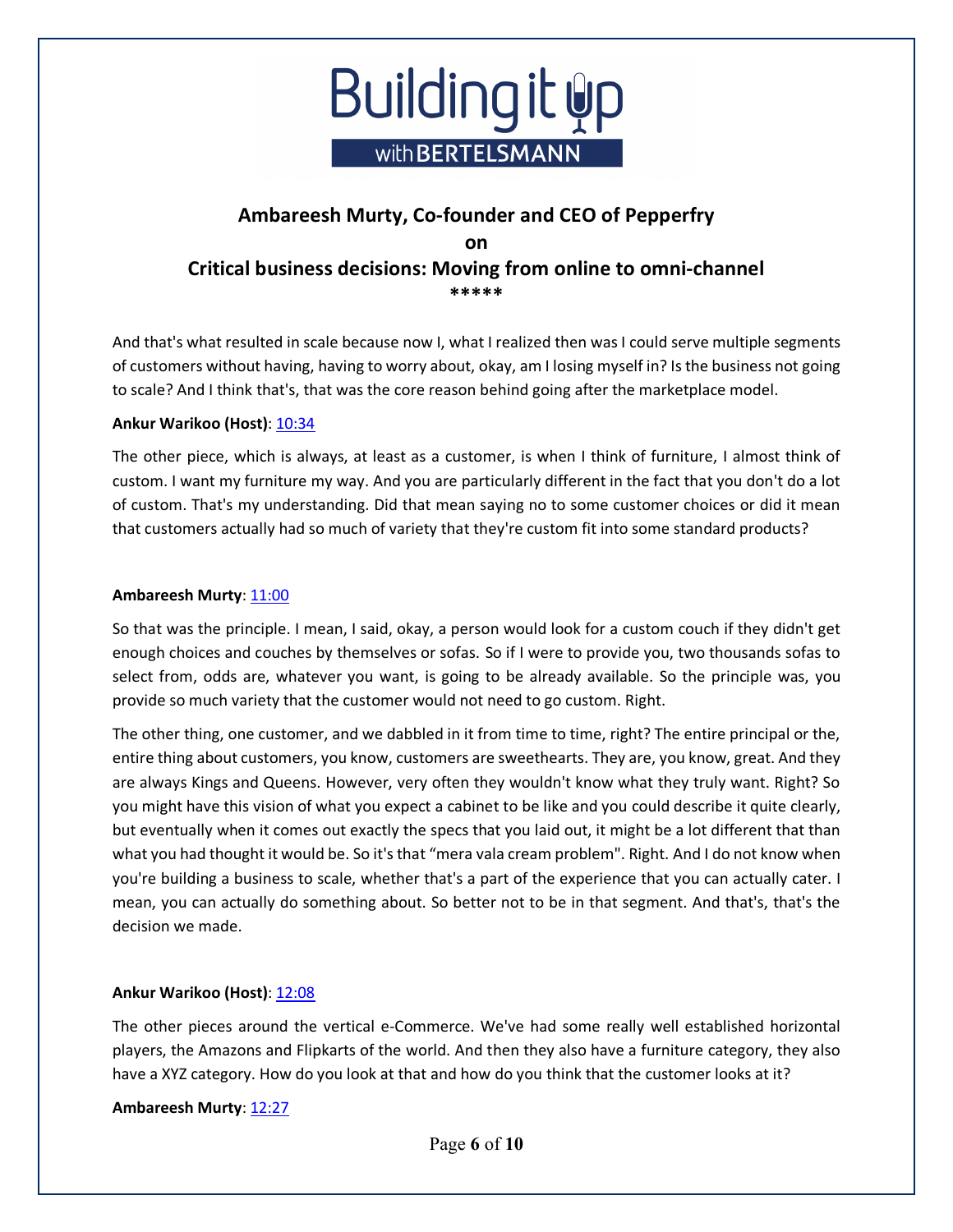

So I think the customer has a lot of value for specialists. Especially when it comes to high involvement category. It's a parallel that always comes to mind is when you have a cold, you go to the general practitioner who's right next to your house. But if you, you know, unfortunately might have broken a leg, you'd go to an orthopedic, right? Because there is a value to the specialization. It's a far higher involvement. And I think the customer in, in a high involvement category looks for specialists and looks for differentiation, right? So we are a specialist.

Now what does the specialist really bring to the table? The specialist brings to the table the fact that they need to have a wider variety, they need to provide a better experience, they need to do that at better places, and they need to do that with immense product knowledge. And I think those four other things that we have built around ourselves, which we could sort of speak called moats, which help us keep our business in an advantage position, irrespective of who else is there. And I think that's the way we've always approached it. So if you think about it, I mean, we work with organized merchants, right? Most of the products that sell on typical horizontals tend to be branded products. Now furniture India is not branded. So therefore, let's take a basic thing like quality assurance, quality assurance is actually Pepperfry's responsibility. It's our responsibility that we need to put the processes in place such that quality is standard. Even though we are a marketplace, right? It's not a problem that you faced selling mobile phones or digital cameras.

Think about a simple task like merchandising. Getting a product live on site, getting an electronics product live on site, images are available, attributes are there, all of that. The chances of getting a furniture product live on site in India, the odds of us being the first ones to get that image ever into the virtual world are very high. And so therefore, the degree of merchandising and the kind of, let's say integration of merchandising you need to do is vastly superior to everybody. And then of course, you are the supply chain. I mean it's, you know, horizontals have great supply chains. They have extensive reach, but it's typically a guy on a bike carrying a bag. Now a guy on a bike carrying a bag can do many things and carry many things, but a bed or a dining table or a sofa becomes tough for the person to do. So you're talking about a specialized infrastructure required for deliveries. So I think all of these things are our hallmarks of a specialist and that's what we bring to the table.

## **Ankur Warikoo (Host)**: 14:54

Yeah, I like how you put it. So it's essentially the intersection of a high involvement category and a specialist. One question that I always think of, this was something I'd asked Deep Kalra and Sanjeev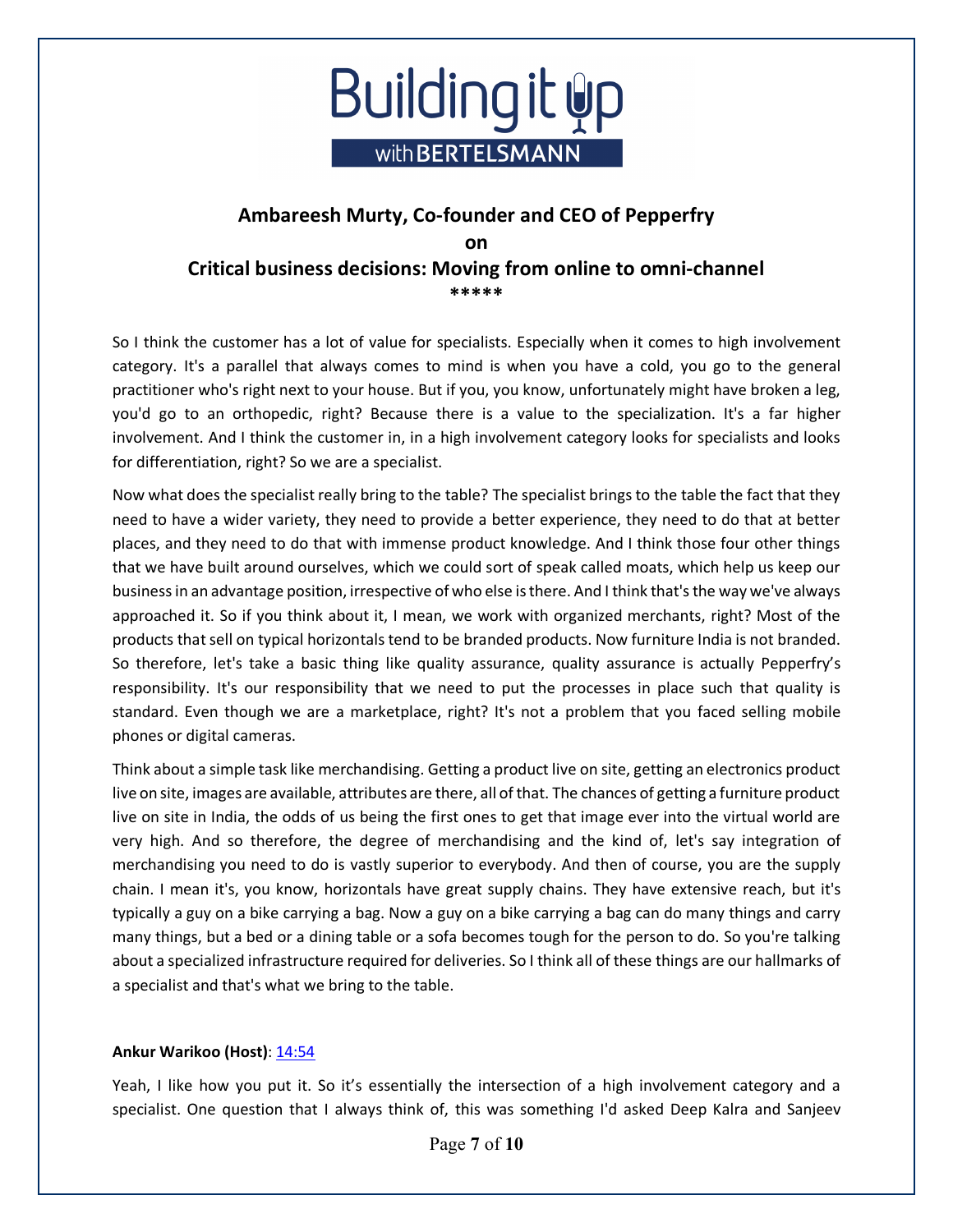

Bikhchandani as well. Like when you're, when you're building a vertical business, it's actually very hard to stay focused because there always will be this distraction, they'll always be this noise, they'll always with this market, this competition. You've done that commendably well all these years. What will be your advice to entrepreneurs who are thinking about taking their vertical business to the next level? About one, being focused and two, signing up for a really long time because that's when true value gets built.

## **Ambareesh Murty**: 15:38

So firstly, stay focused. I mean, actually my advice would be, it is super important for that to happen. There are many things in life, there'll be many conversations, they'll be many points of view, which might divert you from what you want to do, but as long as you are clear as to what your vision for your business is, stay focused on that vision. So it's almost like, you know, one of the things that I always thought as, I mean, especially over the last, as Pepperfry was evolving and I wanted to make my choices, I said, if something's got electricity going through it or it's got a plug, I don't want to do it. So it's, it's one way of defining it. But you have to be clear as to what your, what that focus means in fairly simple terms. That focus cannot be, everybody should have a really grand vision. But that grand vision should be able to translate into fairly simple steps which you're able to communicate across the organization such that the entire org (organization) stays focused. Right.

And I think so therefore focus is super important. I also think that as an entrepreneur you should take everybody's advice, you should listen to everybody, but you eventually are responsible for your own business and therefore, you have to make the choices that you would want to make as your own business. Yeah, I mean, so that would be my fundamental advice.

## **Ankur Warikoo (Host)**: 16:58

And then what's your view on profitability versus growth? At what point which one?

## **Ambareesh Murty**: 17:04

Both, always both.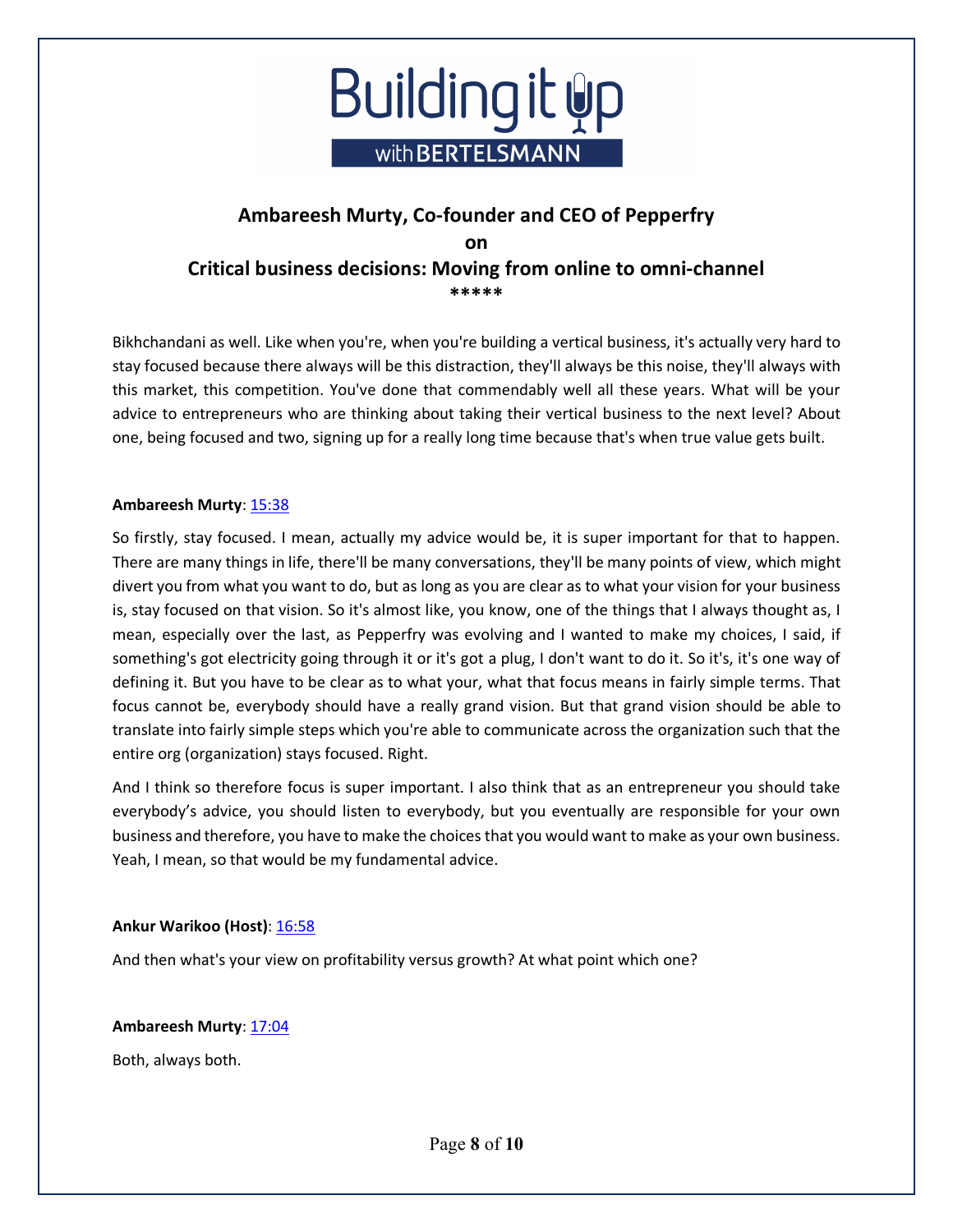

## Ankur Warikoo (Host): 17:06

And both is such a hard respond? Like it's really hard to do that.

#### **Ambareesh Murty**: 17:09

There are two parts to the financial architectural part, right? The first part is do you make money on everything you sell? So let's call that unit economics. And then the second piece is, you know, all the overheads, let's say people payroll, etc. You, as a business, the fundamental piece of getting unit economics, where you make sizable amounts of money, you should be doing from the get go. You could be in your first month of operation or your tenth year of operation, doesn't matter. You should be making tons of money on a unit economics basis. After that, if you've got that right, it's only a matter of time, before all the overheads gets us subsumed and you know, the amount of money that you make selling products, actually covers up all the costs that you incur afterwards. So I don't think it's a choice. I think growth with good unit economics is what results in profitability. So to me, it's actually a logical extension.

## **Ankur Warikoo (Host)**: 18:03

So it's not a goal. It's a natural outcome.

## Ambareesh Murty: 18:06

It's an outcome because if you're making a lot of money selling products and then you sell a lot more, you make a lot more money. And therefore, that money gets settled off against all the overhead costs that you have. So if you have growth, you will, on a well financially architected business, growth will lead to profitability. I think therefore, it's not a contrary goal.

## **Ankur Warikoo (Host)**: 18:29

One more thing Ambareesh Murty that you've done and done extremely well, is adopted the entire franchisee model. Because it's like when you're setting up this, why would you do it always on your own?